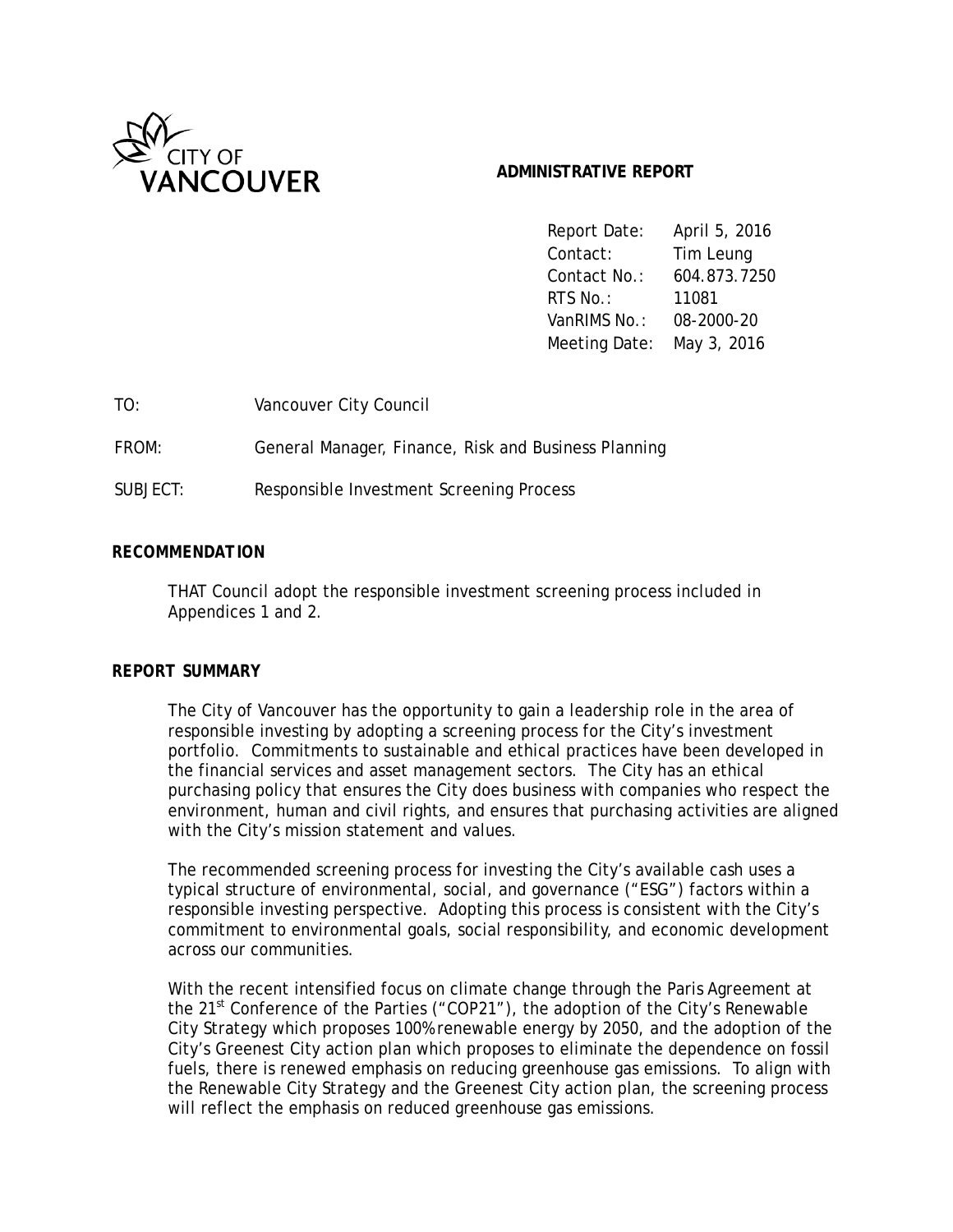#### *COUNCIL AUTHORITY/PREVIOUS DECISIONS*

Council on October 9, 2013 approved the following motion in regards to Responsible Investing by the City of Vancouver:

That the City develop and report back over the next twelve months, a positive screening process for investing in Canadian banks and credit unions.

## *CITY MANAGER'S/GENERAL MANAGER'S COMMENTS*

The City Manager and General Manager of Finance, Risk and Business Planning support the recommendations in this document.

#### *REPORT*

#### *Background/Context*

In 2013 Council requested that staff report back on how the City's cash investments and pension plan align with the City's mission, values and the sustainable and ethical considerations outlined in the City's procurement policy. The procurement policy ensures the City does business with companies who respect the environment, human and civil rights, and ensures that purchasing activities are aligned with the City's mission statement and values. At the October 9, 2013 council meeting, staff provided Council with a report which addressed these questions including some background information on the concept of responsible investing. At that meeting, Council directed staff to develop a responsible investing screening process to be reviewed and approved by Council.

In 1996, the City of Vancouver adopted its mission "to create a great city of communities that cares about our people, our environment, and our opportunities to live, work, and prosper". The City has continued its commitment to environmental goals, social responsibility, and economic development across our communities and responsible investing aligns directly to this mission.

Financial services and asset management sectors have committed to sustainable and ethical practices including responsible investing. Responsible investing growth can be attributed to a number of programmes, including the United Nations Principles for Responsible Investment ("UNPRI"), the United Nations Environment Programme Finance Initiative ("UNEP FI"), and the United Nations Global Compact initiative.

The UNPRI recognizes that ESG factors can affect the performance of investment portfolios and seeks to better align investors with broader objectives of society.

The UNEP FI is a global partnership between the United Nations Programme and the financial services sector. This partnership arose from recognizing the links between finance and ESG challenges, and financial institutions' role for a more sustainable world.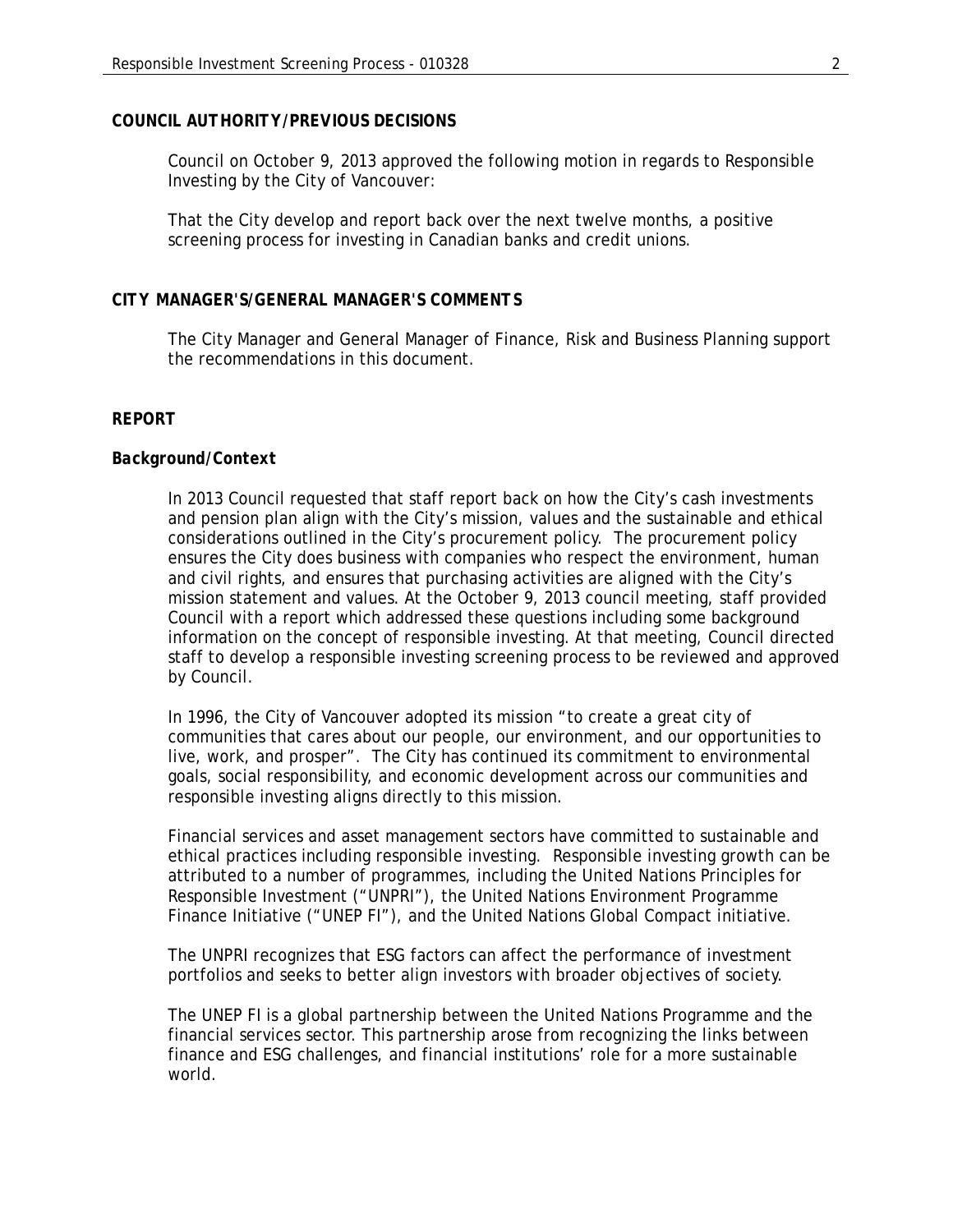The United Nations Global Compact initiative encourages the business sector to partner with the United Nations and act responsibly by aligning their business practices to human rights, labour, environment, and anti-corruption principles.

In December 2015 at COP21 in Paris, 195 countries, including Canada, adopted the Paris Agreement under the United Nations Framework Convention on Climate Change. This Paris Agreement, due to enter into force in 2020, sets out a global action plan to put the world on track to avoid dangerous climate change by limiting global warming to below 2-degrees Celsius.

The adoption of the Renewable City Strategy, which proposes 100% renewable energy by 2050, and the adoption of the Greenest City action plan, which proposes to eliminate the dependence on fossil fuels, includes an emphasis on reducing greenhouse gas emissions. To align with the Renewable City Strategy and the Greenest City action plan, the screening process will reflect this emphasis on reduced greenhouse gas emissions.

The City of Vancouver has the opportunity to gain a leadership role in the area of responsible investing by adopting a screening process for the City's investment portfolio.

## *Strategic Analysis*

## Investment Program

The City of Vancouver invests in debt securities issued by Governments (federal, provincial, regional, and municipal), by Canadian banks, and by British Columbia credit unions. The City does not invest in equity securities.

Section 201 of the Vancouver Charter outlines the investment options for the City. The City's Investment Policy is based on these authorities and includes a conservative approach with three main financial objectives.

- 1. Safety of investment
- 2. Liquidity
- 3. Rate of return

The City has three major classes of investments.

- 1. Canadian Government (federal, provincial, regional and municipal) bonds and treasury bills
- 2. Canadian bank debt products (senior deposit notes, bankers acceptances, bank deposit notes and term deposits)
- 3. Canadian credit union term deposits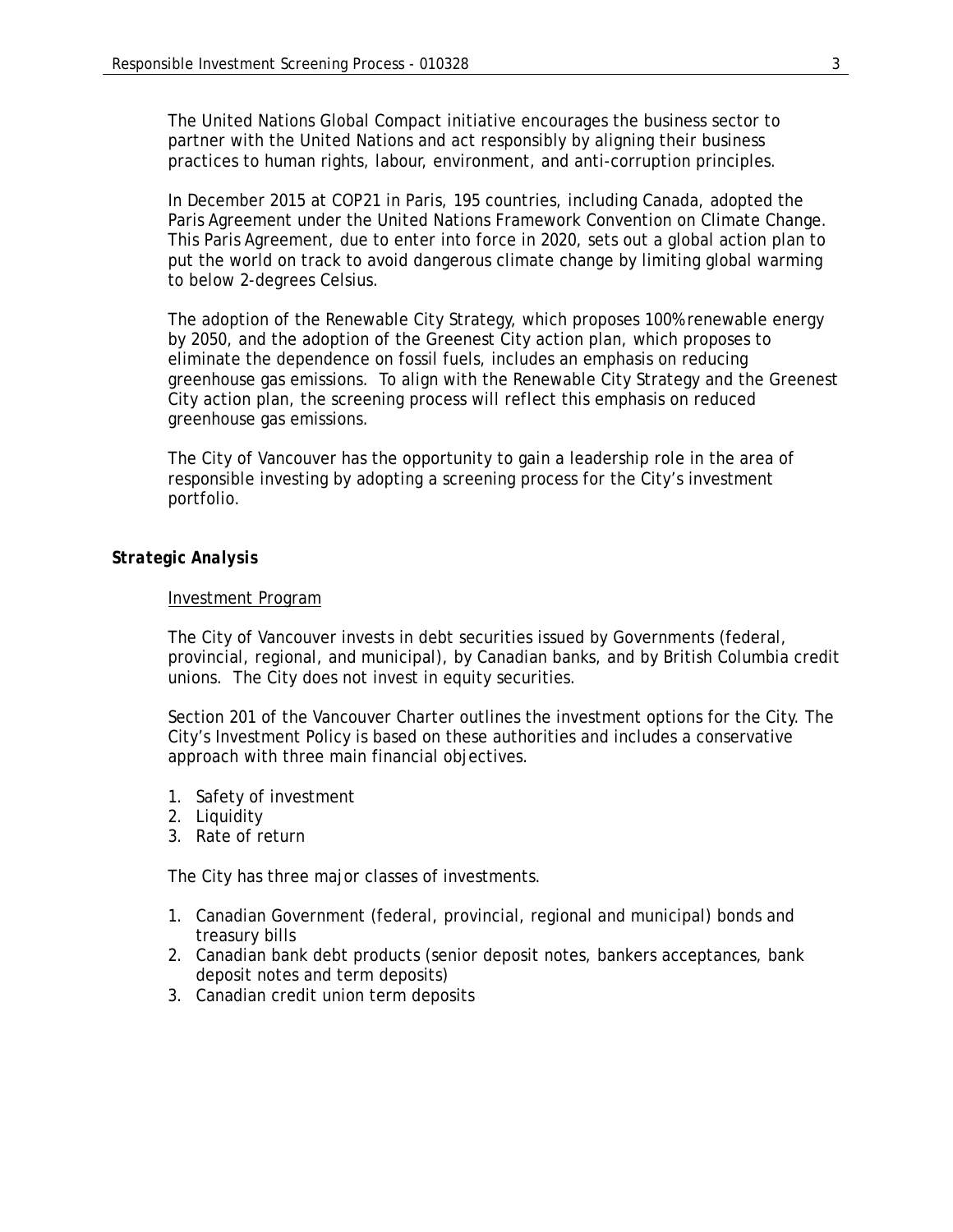| City of Vancouver Investments at December 31, 2015 |              |                           |  |  |
|----------------------------------------------------|--------------|---------------------------|--|--|
| Category                                           | <b>Share</b> | Par Value<br>(\$ Million) |  |  |
|                                                    |              |                           |  |  |
| Canadian government bonds                          | 45%          | \$800                     |  |  |
| Canadian Bank notes / deposits                     | 40%          | \$693                     |  |  |
| Canadian credit union deposits                     | 15%          | \$261                     |  |  |
| <b>Total Investments</b>                           |              | \$1,754                   |  |  |

The general practice for responsible investing excludes sovereign government investments from the screening process. The recommended screening process for City investments focuses on investments in bank and credit union debt instruments which accounted for 55% of the City's investment portfolio as of the end of 2015.

#### Investment Screening Process

The screening process (Appendix 1 & 2) for investing in Canadian banks and credit unions uses typical ESG factors to provide a method for evaluating City investments in Canadian banks and credit unions within a responsible investing perspective.

The ESG criteria included in the screening process were chosen based on a review of the following sources and their applicability to the City's investment environment.

- 1. UN PRI: Understanding the Impact of your Investments
- 2. UN PRI: Principles for Responsible Investment
- 3. CDC Group: CDC Toolkit on ESG for fund managers
- 4. Responsible Investment Association of Canada: Canadian Socially Responsible Investment Review
- 5. Vancity Investment Management: Socially Responsible Investing

The screening process is intended to be used as a positive screen for including Canadian banks and credit unions on the City list of acceptable investments.

## *Implications/Related Issues/Risk (if applicable)*

## *Financial*

There are no financial implications.

## *Environmental*

Although not directly measureable, the inclusion of a screening process for City investments which considers ESG issues supports the direction for positive longterm impact on the environment.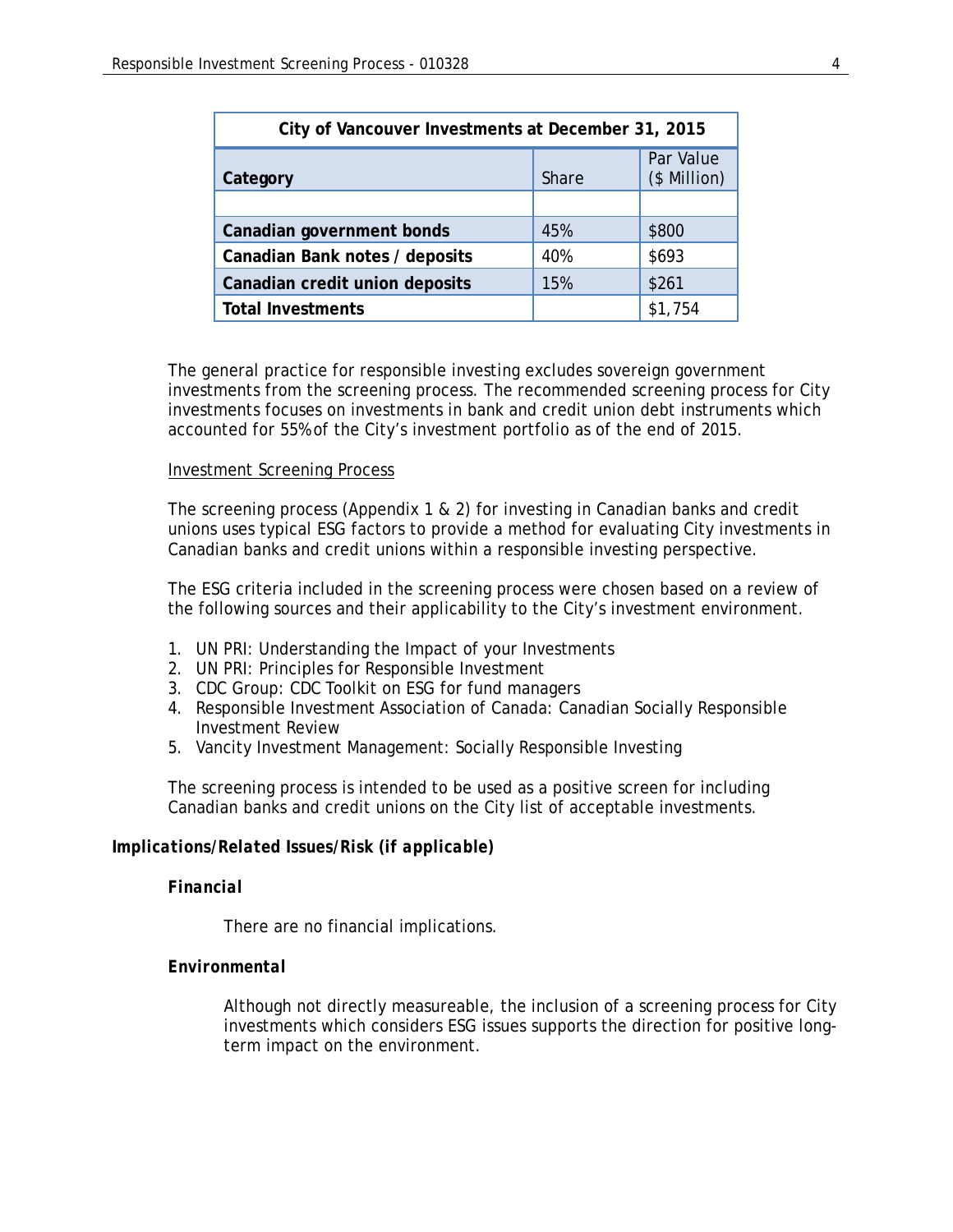# *CONCLUSION*

The City of Vancouver has the opportunity to gain leadership in the area of responsible investing by adopting a screening process which considers environmental, social and governance issues, for the City's investment portfolio.

\* \* \* \* \*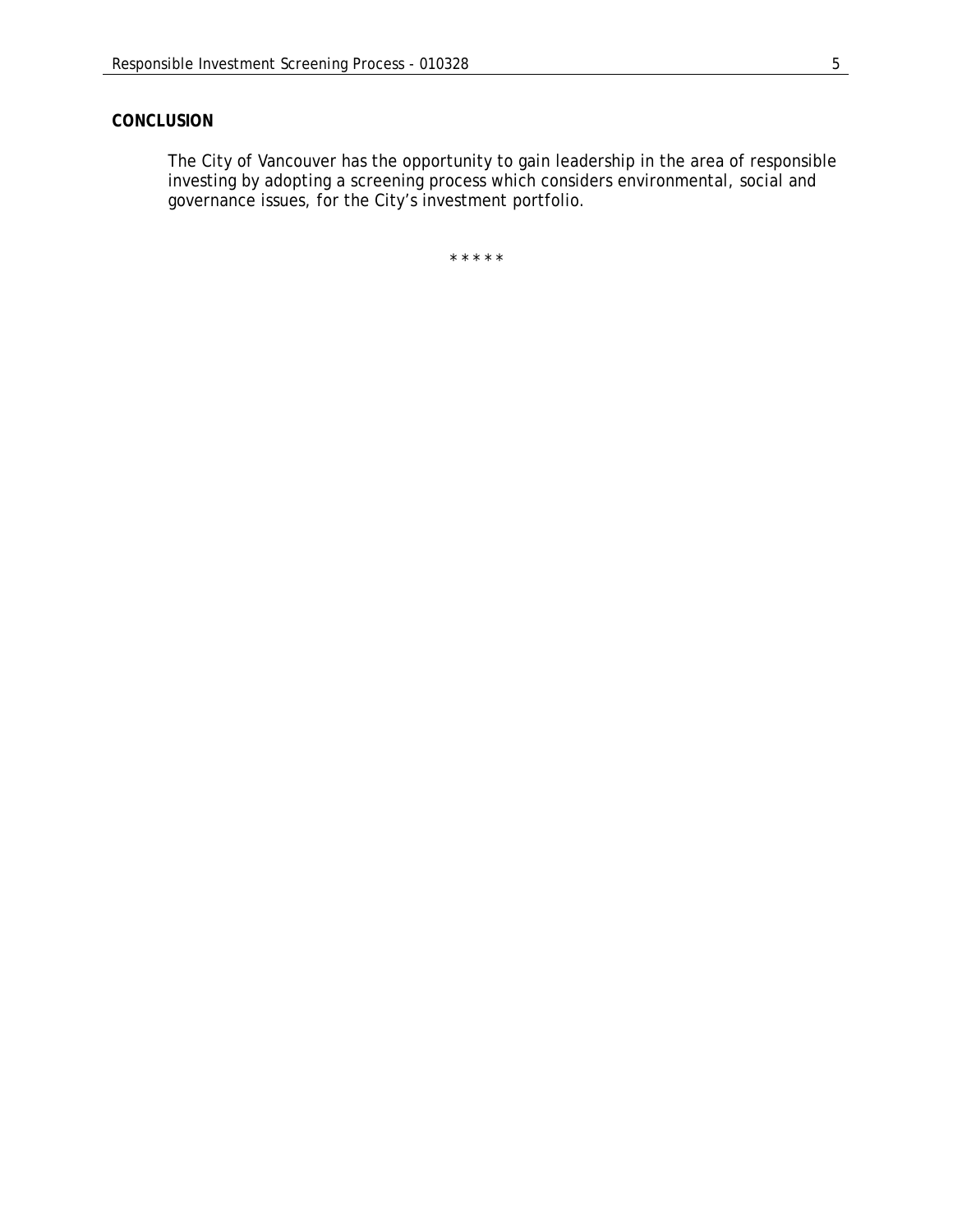# **General**

The City of Vancouver investment policy allows investments in the following categories:

- 1. Canadian government bonds and treasury bills
- 2. Canadian bank senior deposit notes, bankers acceptances, bank deposit notes and bonds
- 3. Canadian credit union term deposits

## **Applicable Investments**

The general practice for responsible investing typically excludes sovereign government investments from the screening process likely due to the differences between public and private sector organizations and the difficulty of getting reliable data from government entities. The suggested screening process therefore only includes the investments with Canadian banks and credit unions.

## **Time Frame**

Annual screening process for Canadian banks and credit unions that are on the City's list of approved investment choices.

## **Data Gathering**

Participation by applicable banks and credit unions to respond to the City's screening questionnaire is on a volunteer basis. The completed questionnaires will be evaluated and scored by City staff.

## **Screening Results**

The applicable organizations will be expected to score a minimum of 70% on the questionnaire.

Organizations that fail to pass the questionnaire will:

- 1. Be put on a one year notice if the organization is currently an approved investment choice; and
- 2. Be excluded from consideration for addition to the City's list of approved investment choice if currently not an approved investment choice.

## **Screening Questions**

The investment screening questions are included in Appendix 2 and include questions related to environmental, social and governance issues.